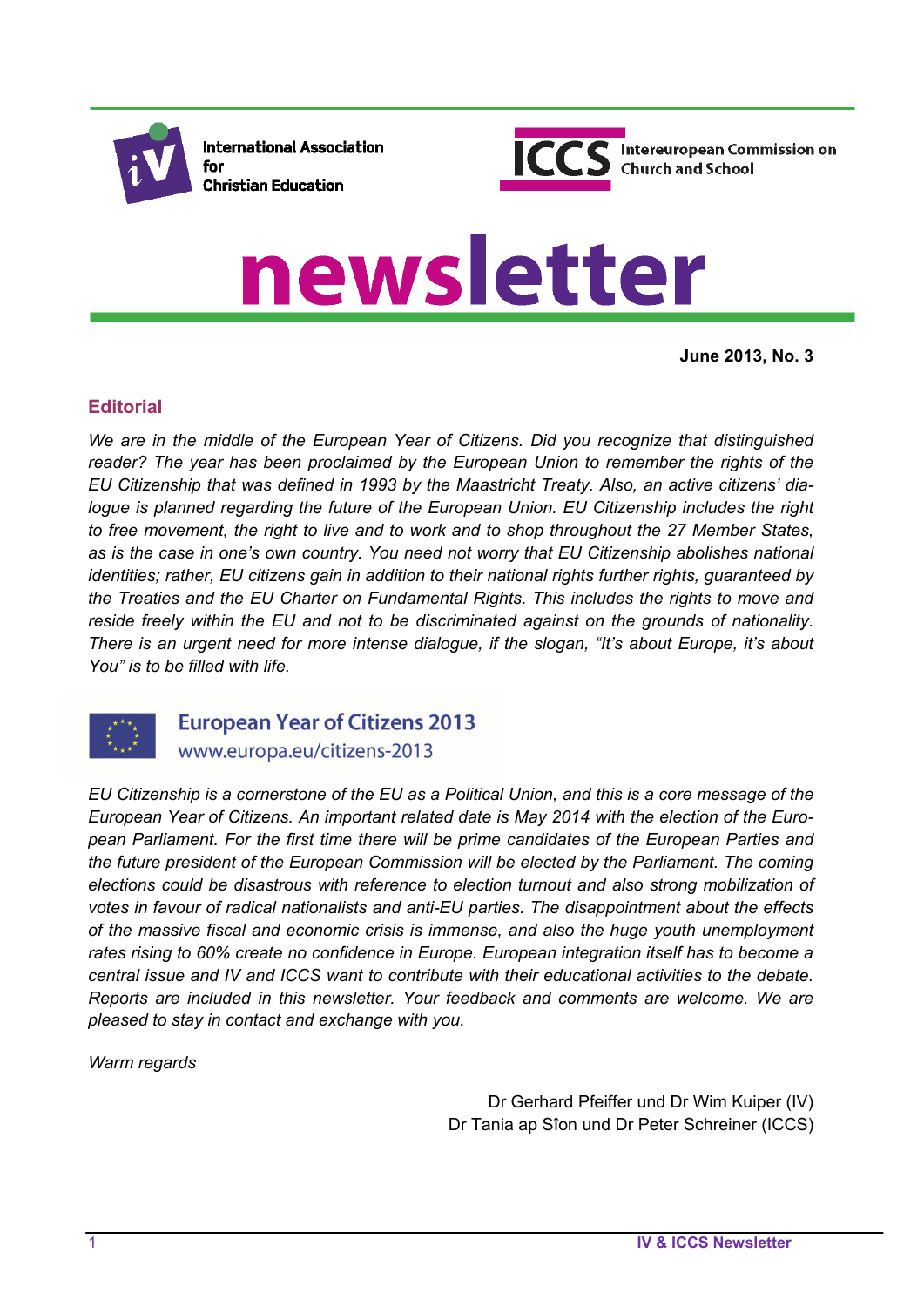# **Information from IV and ICCS**

#### **ICCS: New developments in Religious Education in Switzerland**

#### *Religion in the "Curriculum 21" for German-speaking Switzerland*

In future Swiss schools will have common curricula in the different language regions. These will replace the existing curricula of the cantons. It is a special challenge that religion is incorporated because of the traditionally confessional differences between the cantons as well as the existing religious plurality and the secularization of society. This context provides a special challenge for the school system.

In the French-speaking cantons of West Switzerland a common "Plan d'Etudes Romand PE" has already come into force. It includes a section on "Ethique et Cultures religieuses". As a "spécifité cantonale" it is not binding and is used according to that status.

With regard to the 21 German and multilingual cantons a common curriculum project has started called "Lehrplan 21"; here, within a comprehensive area of studies, "Nature – Human – being-Society", there is a sub-area called "Ethics – Religions – Community". Through this, the theme of religion is positioned in the general education of primary school; a confessional religious education is no longer part of the school. This is dedicated to the religious communities. The Curriculum 21 is competence oriented and it is planned to have it implemented from 2015 onwards.

#### *Religion and Culture: new school books for students*

In the canton of Zürich a new school subject called "Religion and Culture" has been in the process of implementation for a couple of years. The subject is obligatory for all pupils of grade 1 to grade 8, whatever religious affiliation they have. In cooperation with the different religious communities and with experts new school books have been developed. The volumes "Blickpunkt 1 bis 3" are available from June 2013 onwards. Now, for the first time German school books exist for religious education where all pupils attend, those with and those without a religious affiliation. The books are published by the state-owned publisher of the canton of Zürich: www.blickpunkt-religionundkultur.ch (Johannes Kilchsperger, ICCS correspondent)

#### **ICCS: Developments in the Ukraine**

In 2013 in Ukraine the celebration of 1025 anniversary of the Baptism of Kyivian Rus (Ukraine) is taken place. The Ukrainian government initialized the following reforms, including the education ones:

It is planned to make changes in Ukrainian laws, by which it would be allowed to open private schools (but this initiative is still on process);

On May the online questionnaire for clarifying the level of tolerance among the pupils of Ukrainian schools has been realized (http://q-sort.mar.in.ua/respondent/stage0.php). The questionnaire has been developed on the basis of Fyodor Kozyrev method. Organizers: Center for the study of religious education of National Pedagogical Dragomanov University and the Laboratory of society disciplines of National academy of pedagogical sciences of Ukraine.

In April the Centre for the Study of Religious Education of National Pedagogical Dragomanov University has been launched a seminar on questions of religious education. The seminar meets once in two weeks and coordinator is Vitalii Khromets. During the seminar the discussion of theoretical and practical aspects of religious education in Ukraine and Europe is taken place.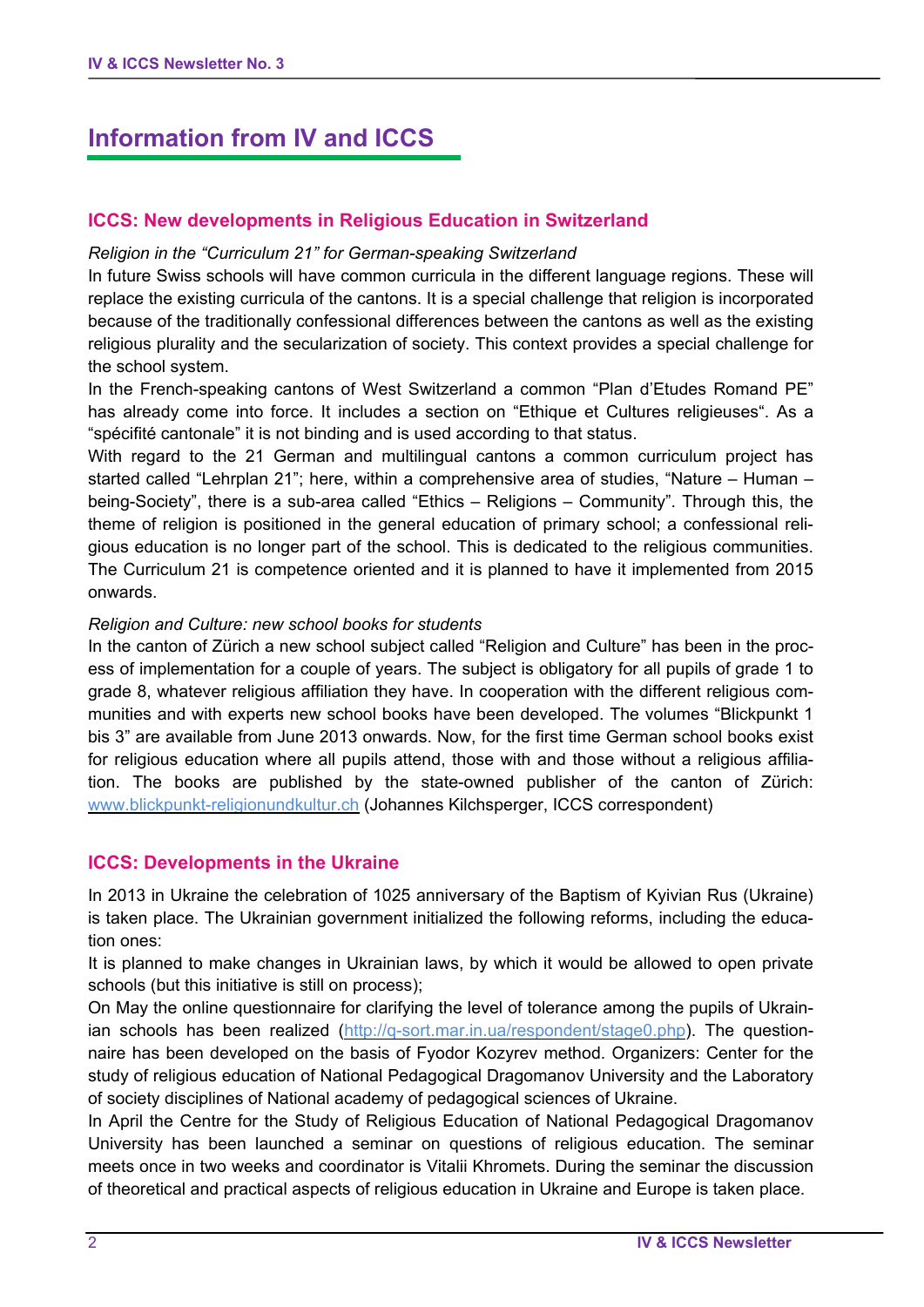In October the III All-Ukrainian congress of the teachers of religious subjects will take place. It is planned to invite not only the teachers, but the directors of the regional centres of excellence in teaching, by which the training for the teachers takes place Organizer: Ministry of education and science of Ukraine and National Pedagogical Dragomanov University. (Vitalii Khromets, ICCS correspondent)

#### **ICCS: Meeting of ICCS Correspondents planned for 2014**

In a common letter to the 40 national ICCS correspondents, ICCS Secretary Dr Tania ap Siôn and ICCS President Dr Peter Schreiner have proposed to organise a meeting of the correspondents in 2014. The initiative is based on an idea that was discussed at the last meeting of correspondents at the IV and ICCS Conference in Prague. Many of the ICCS correspondents work at a national level on issues of church and school, and others are based in training and research at universities or similar institutions. Furthermore, the relationship between church and school is organised differently in the various national contexts. Also, the number of Christian schools differs from country to country. The planned meeting would initiate exchange about current developments in the national contexts and to work out in which areas ICCS should become active in the next years. Proposals for a meeting place and for issues to discuss are most welcome.

#### **Education documents of the Protestant Church in Germany (EKD) in English**



A new publication of the EKD church office in cooperation with the Comenius-Institut includes documents, memoranda and official statements of the EKD bodies on education. The publication is entitled: Education from a Protestant Perspective: A Collection of Documents from the Evangelical Church in Germany. The collection gives a comprehensive overview about education policy and perspectives in this field. The book has 320 pages and is also available through the bookshop at www.comenius.de for 17,90 euro.

http://www.ci-muenster.de/bookshop/artikel/buecher/Evangelische-Bildungsverantwortung-in-Europa/A40094 Education from a Protestant Perspective 2013.php

#### **ICCS & IV: Project "500 Protestant Schools worldwide celebrate 500 Years of Reformation"**

The international preparatory conference from 10 to 12 of April 2013 in Eisenach, administered by IV, has started the development of a worldwide network of Protestant schools. The focus is the celebration of the jubilee of the Reformation. Thirty participants attended from 14 countries spanning 4 continents. As motivators, practitioners and leaders, they are responsible for thousands of Protestant schools. Together they worked out themes and content for the project and developed milestones for the implementation of the ideas. As themes for the years to come the following were agreed upon. For 2014: "Rediscover roots in the reformation". For 2015: "Love each other – serve others in the global world today". For 2016: "Take responsibility and speak up – locally and globally". For 2017: "Celebrate faith – live life". Tools for networking will include regional conferences and a website for Protestant schools. Members of the steering group are Dr Wim Kuiper and Dr Gerhard Pfeiffer for IV and Dr Peter Schreiner for ICCS and the Comenius-Institut.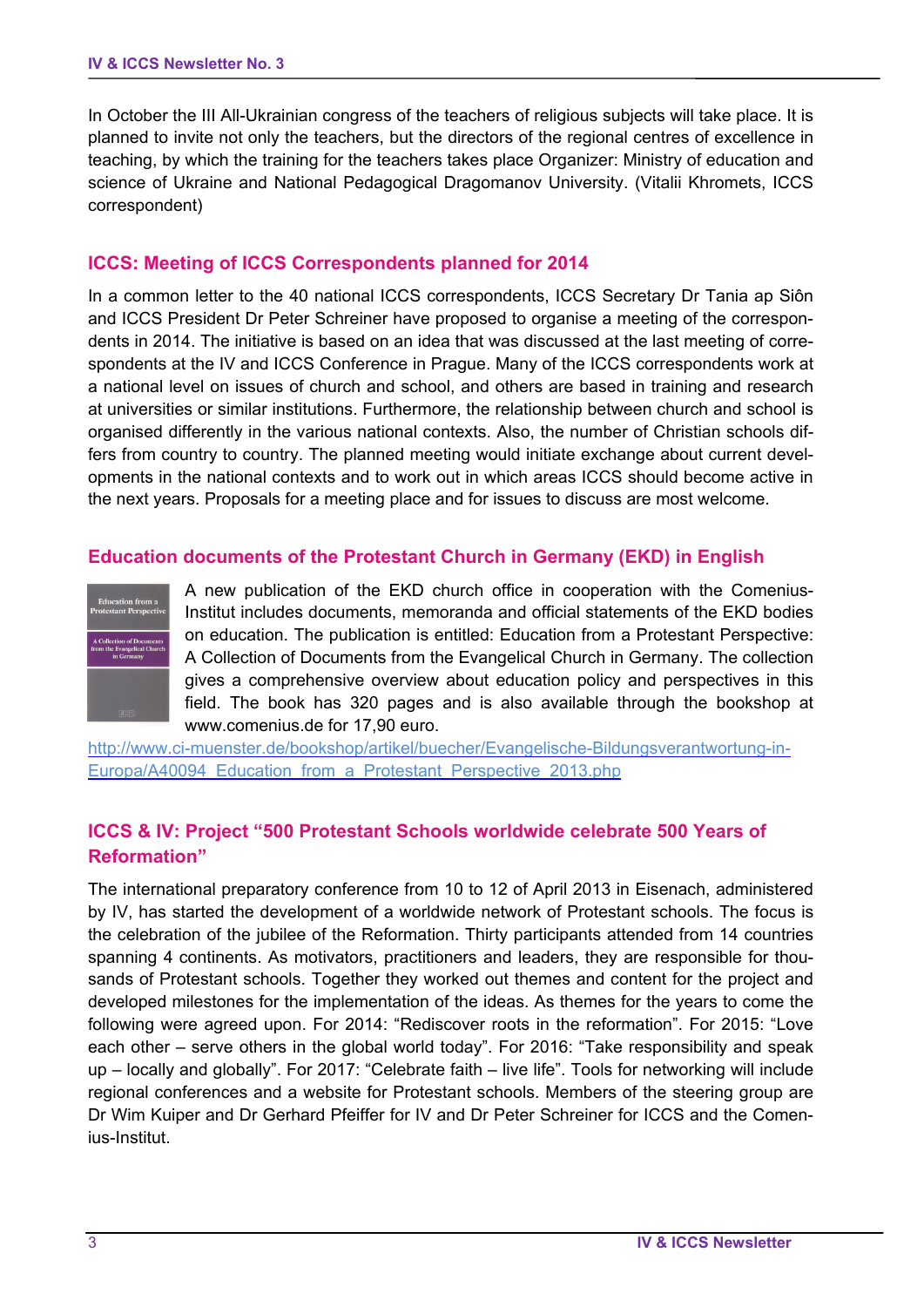## **IV & ICCS: Study Visit of Head Teachers to England & Wales**

ICCS and IV offered for the second time a study tour focused on exploring the distinctive education system in England and Wales that included visits to Anglican schools in Wrexham, North-East Wales. A group of eight persons, active in school administration, teacher training and church-based education attended the 5-day seminar. It was organised by Dr Tania ap Siôn and Professor David Lankshear and took place from 16 to 20 April in Wrexham and Chester. The programme included information about the education system of England and Wales, the syllabi, teaching practice and the school inspection systems. A special focus was given to religious education and also collective worship. Participants came from Germany, the Netherlands, Poland, Hungary and Switzerland.

"Participants agreed that they received an extremely valuable insight into the relations between church, church schools and state in England and Wales. The participants agreed that they owed the liveliness and passion of the gained impressions to the many face-to-face meetings in the institutions and the people they have met there with their openness and burning hearts that came up in their reports about their work and commitment." (Michael Otte). An extensive report is available at: http://www.int-v.org/index.php?a=2013041620\_Bericht

#### **ICCS & IV: Publication on Education for Democratic Citizenship**



On the initiative of IV, and in collaboration with ICCS and the Comenius-Institut in Münster, a publication was produced with the title: "Education for Democratic Citizenship in the Context of Europe". The book provides information about basic elements and initiatives in Education for Democratic Citizenship (EDC). EDC is perceived as an important issue that is elaborated by European institutions such as the European Union and the Council of Europe and also by national agencies. The publication introduces the content of EDC by providing definitions and presenting elements of the

concept. Activities of the Council of Europe and the EU are introduced as well as other European and national examples of good practice.

The second part includes a glossary, a selected number of key documents and an annotated literature list. The book is especially aimed at churches and educators and a result of a collaboration of the Comenius-Institut with ICCS, IV and the Church and Society Commission of the Conference of European Churches. It is edited by Peter Schreiner in cooperation with the members of the CSC working group "Education" and the responsible CSC staff as well as Eckhart Marggraf, former IV secretary. The book is available at the bookshop at www.comenius.de for 8 euro plus posting. Link:

http://www.ci-muenster.de/bookshop/artikel/buecher/Evangelische-Bildungsverantwortung-in-Europa/A30108 Education for Democratic Citizenship.php

#### **IV & ICCS: Delegates at the General Assembly of CEC**

IV and ICCS will have delegates at the general assembly of CEC at the beginning of July in Budapest. In the time before the conference exchange was organised with other associated organisations to discuss common interests and initiatives about how to become active in the new structure of CEC. It is feared that the proposals of the Uppsala report are too much focused on the formal representation of institutionalised churches and that expertise of associated members is no longer included when it comes to work with urgent issues and questions. Church is not an end in itself but should be a "church for others" according to their biblical mandate,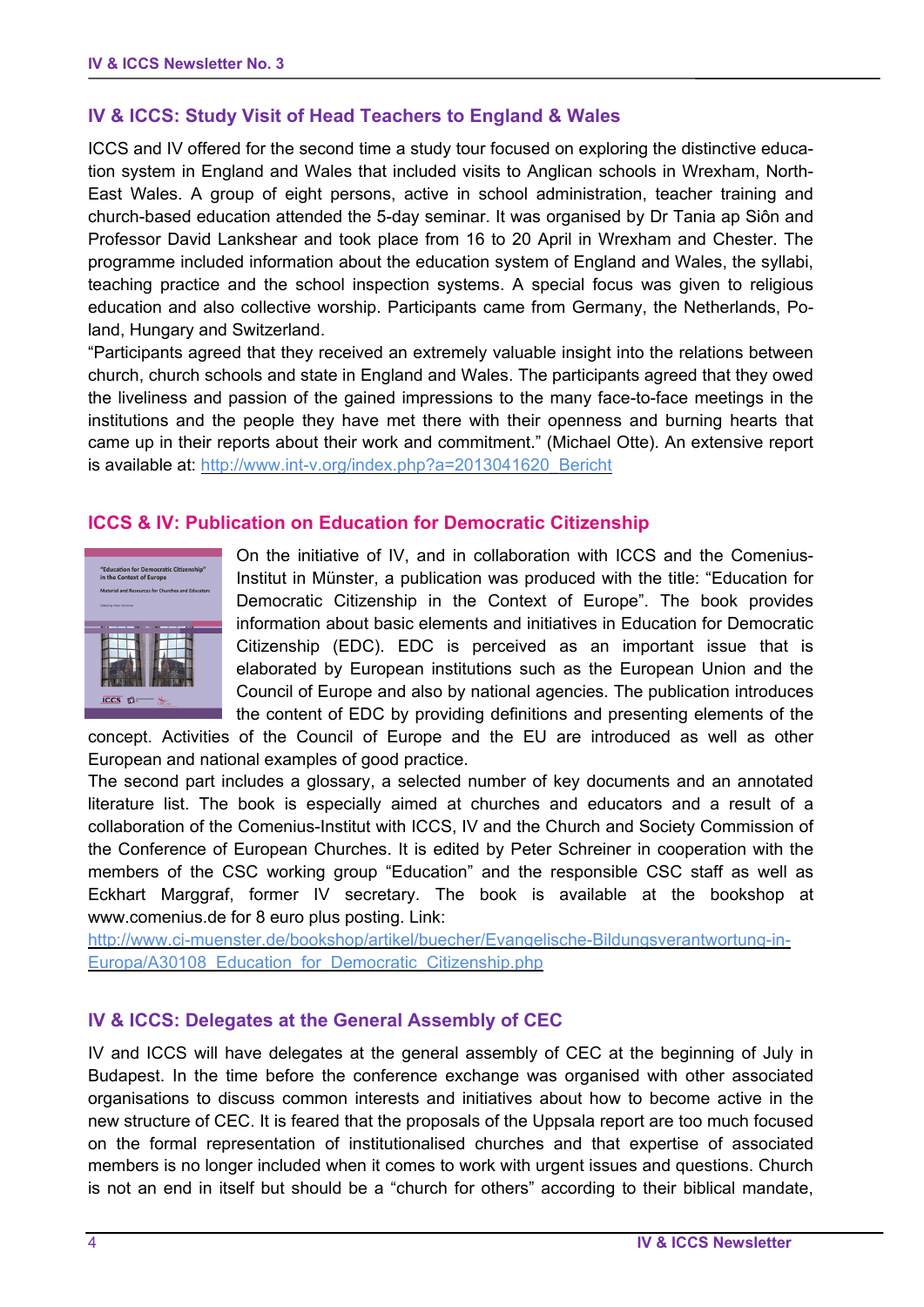state the two representatives at the general assembly, Dr Gerhard Pfeiffer (IV) and Dr Peter Schreiner (ICCS) before the meeting.

#### **IV: Board meeting in Hannover 14 to 15 February 2013**

The focus of the first part of the IV board meeting in February has been the joint project with the EKD "500 Protestant schools celebrate 500 years of Reformation" (see above report). The director of the education department of the EKD church office Reverend Ms. Birgit Sendler-Koschel was a guest at the meeting. The collaboration between IV and the Evangelical Church in Germany is of mutual interest and creates great benefits beyond the context of Germany. The second part of the board meeting was held together with the board of ICCS. Both organisations collaborate closely concerning issues and their involvement in the activities of the Coordinating Group for Religion in Education in Europe (CoGREE) as well as concerning their strategies towards the church organisations in Europe and exchange their mutual experiences.

#### **IV: European seminar in Bad Wildbad "Dancing with difference"**

"Dancing with difference in Europe – Chances for a Christian inspired concept of education" was the title of a seminar that took place from 2 to 5 April 2013 in Bad Wildbad (Germany). It was aimed at taking account of the diversity of cultures and traditions in Europe from the perspective of Christian educators and to see the richness and opportunity for the future of the continent and to explore ways how this can be transmitted to students. The seminar was prepared in collaboration of IV and ICCS and the academy for in-service training and staff development at schools in the Bundesland of Baden Wuertemberg. The target groups were teachers and multipliers in education. There were 34 participants, coming from 10 different countries (Austria, Belgium, Canada, Czech Republic, Finland, Germany, Hungary, the Netherlands, Switzerland, Ukraine). Details of the programme are available at:

http://www.int-v.org/index.php?a=2013040205\_Bericht

#### **IV: "Séminaire sur l'Enseignement Protestant" in Paris**

On invitation of "Défap – Service protestant de mission" more that 20 teachers, principals and other responsible staff in education from the French speaking part of the southern hemisphere assembled from 15 to 21 April in Paris. Together with their partners from Switzerland and France, they discussed the societal challenges that Protestant schools have to face and the added value that these schools can offer. In many countries in the south the number of Protestant schools is remarkable. The relations to the state as well as financial and staff resources differ considerably. Making the picture more complete, Dr Gerhard Pfeiffer (IV) introduced in his presentation the self- understanding and reality of Protestant schools in Europe using case studies from 5 different countries. The participants developed together a "Charta of Protestant School" and worked on guidelines for further cooperation.

#### **IV: General Assembly 2013**

From 21 to 22 November 2013 members of IV will meet in Soesterberg (NL). The theme of the study day, which is connected with the general assembly, is pastoral care in schools. The focus will be on experiences in West European countries, mainly the Netherlands. The association has taken the opportunity to connect its assembly with the CoGREE conference "Religions in schools in secular Europe?" (see separate report). Delegates are invited either to take part in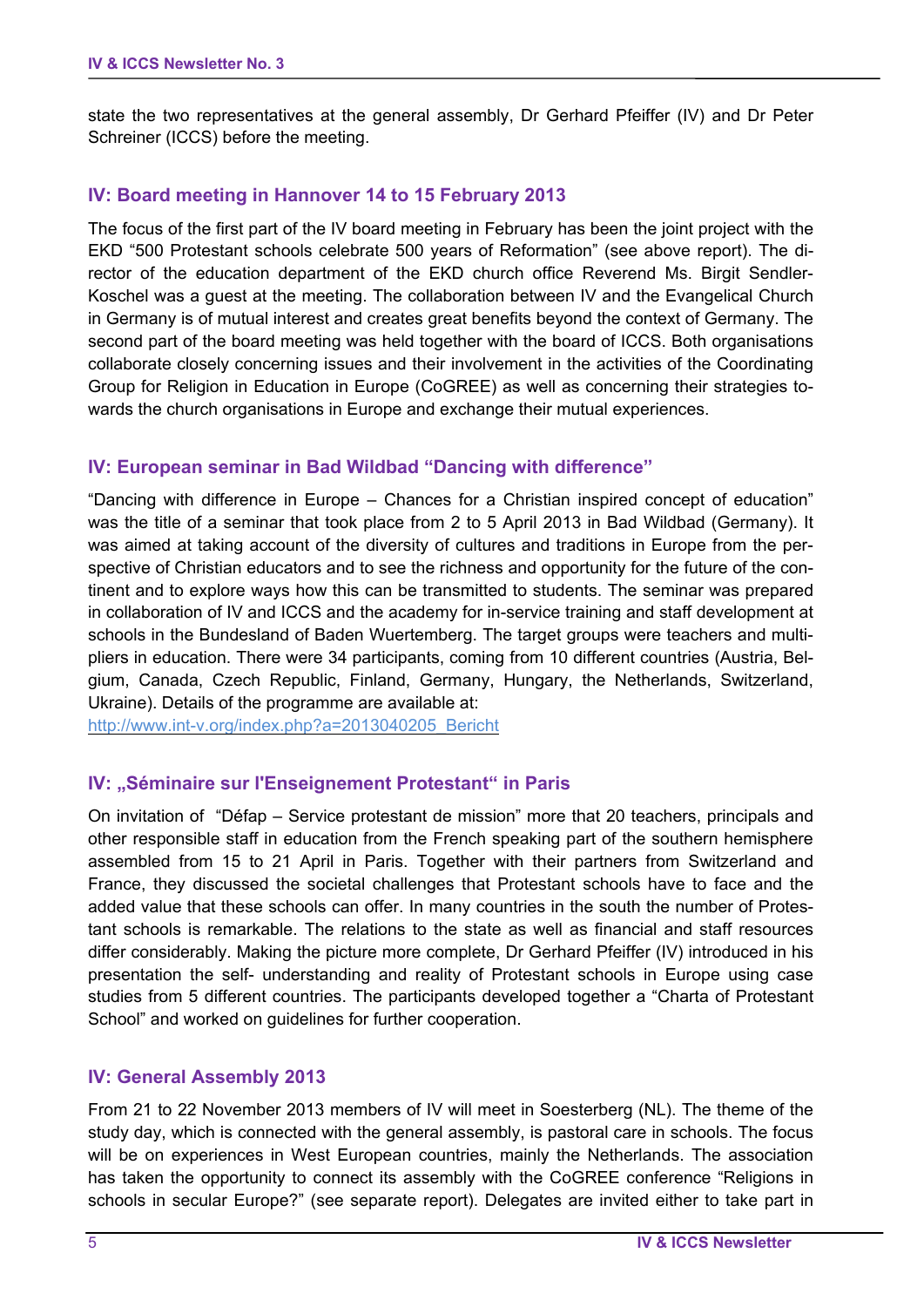the CoGREE Conference from 20 November or to arrive on the evening of the 21 November and to take part in the morning programme that has been prepared in cooperation with IV. The statutory part of the general assembly will take place then in the evening.

# **CoGREE and Member Organisations**



# **CoGREE: Conference "Religion in Schools in Secular Europe?" – Invitation and Programme**



The programme of the international conference of the Coordinating Group for Religion in Education in Europe is now available. The event takes place from 20 to 22 November 2013 with the title: 'Religion in schools in secular Europe? Perspectives from research, politics and practice'. The conference venue is the conference hotel 'Kontakt der Kontinenten' in Soesterberg/ the Netherlands (www.kontaktderkontinenten.nl). CoGREE cooperates with the Besturenraad, the organisation for the 2,300 Protestant schools in the Netherlands, the Protestant Theological University in Amsterdam and Groningen and the Theological Faculty of the VU Amsterdam. The aim of the conference is to promote a dialogue between politicians, researchers and practitioners about the recognition, the value and the specific attention of religion in schools in Europe. Programme and further information is available at: www.cogree.com.

## **CoGREE: KAICIID-Workshop in Wien "The Image of the Other" (22 May 2013)**

The KAICIID Dialogue Centre in Wien (King Abdullah Bin Abdulaziz International Centre for Interreligious and Intercultural Dialogue) was founded in November 2012 by the Kingdoms of Saudi Arabia, Spain, and the Republic of Austria, with support by the Holy See. Members of the board include leading figures from world religions. KAICIID sees itself as an autonomous international organisation, free of political and economic influence, and aims to enable a worldwide dialogue between followers of different religions and cultures, and to promote and encourage it (see: www.kaiciid.org).

On 22 Mai 2013 a consultation and a workshop took place with the title: "The Image of the Other – Interreligious and Intercultural Education – Best Practices in The Europe-Mediterranean Region". More than 100 experts and representatives of international organisations attended the meetings. Dr Gerhard Pfeiffer represented IV. In the forthcoming months three follow-up conferences are planned in different regions of the world and a final conference in planned (again in Vienna). Press release at: http://www.kaiciid.org/en/press/statements/kaiciid-first-kaiciidconference-in-vienna-on-the-image-of-the-other.html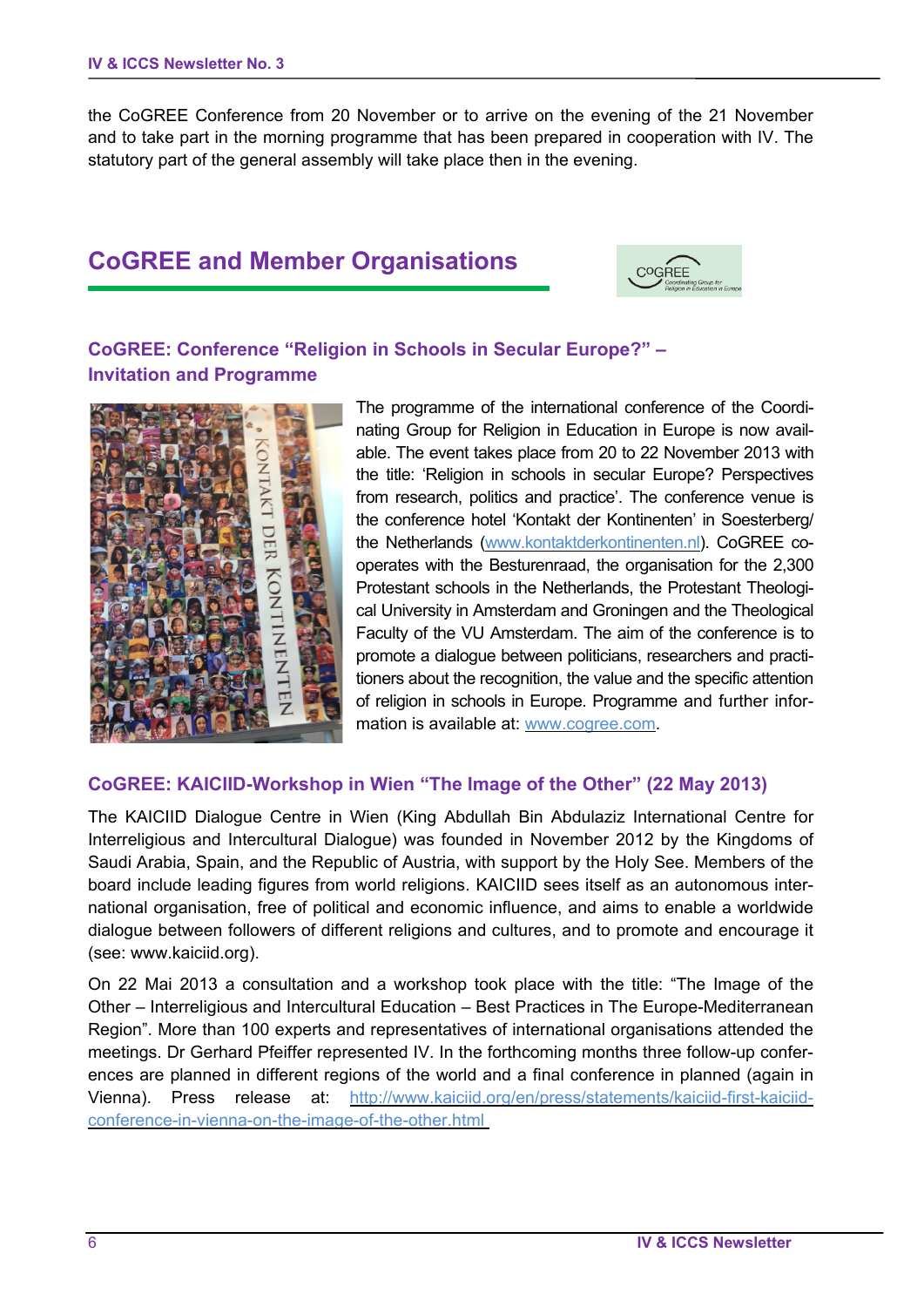#### **EFTRE: Conference in Malmö/Sweden**

The 2013 EFTRE conference will in Malmö, Sweden from 21-24 August 21 with the title: Religions and Relationships: Dealing with Diversity. The EFTRE conference is aimed at those working with teachers of Religion, Citizenship or Ethics in schools across Europe. You might be a teacher in a school, a teacher educator, an advisor of teachers or a researcher in RE teaching. The pattern of the conference is keynotes, workshops, seminars and language groups.

Religions and relationships are deeply integrated areas. Religions create communities and make people come together. Religious traditions have great impact on people's ideas of familylife, upbringing of children, gender and sexuality. But how does it work in a society with many religions and traditions? Their different religions and habits may create misunderstanding and deep divisions between people. How can a multi-religious society prosper under the umbrella of 'Human Rights'? How can school and education support the process of understanding and mutual respect? www.eftre.net.

## **EuFRES: Theme for 2014 Conference agreed**

The board of trustees of the European Forum for Religious Education (EuFRES) has decided at its meeting in April the theme and the place of the XVI European Forum for Religious Education. The theme is 'Departure at the Periphery of Christianity: Religious Education as an invitation.' The main aim of the conference is to deal with the issue of how religious education in school can support the concern to find a new language and new expressions of faith that can be heard and conceived in a secular society. The event will take place from 23 to 27 of April 2014 in Prague.

# **CEC and CPCE**



# **CEC: Churches together for Human Rights**

The consultation for churches and human rights was held in Helsinki in March. It was organised by the Church and Society Commission of the CEC, the Evangelical-Lutheran Church of Finland, the Orthodox Church of Finland and the Finnish Ecumenical Council. Theological and legal perspectives of human rights brought together 60 participants for discussion and reflection.

As a representative of ICCS I was especially interested in religion and human rights in school contexts. These were discussed under the topic "individual and collective rights" and were also raised within the minority-majority issues. One of the discussions dealt with the Italian crucifixcase, which is one of the best known trials in the European Court of Human Rights concerning religion in the European public sphere. The first decision of the Court declared that there had been a violation of the European Convention on Human Rights. The decision caused uproar not only in Italy, but in many other Catholic and Orthodox majority states. Also, the Vatican and the Orthodox Churches of Greece and Russia indicated their discontent with the judgement. The case was referred to the Court's Grand Chamber, which announced its decision to overturn the ruling of the Lower Chamber.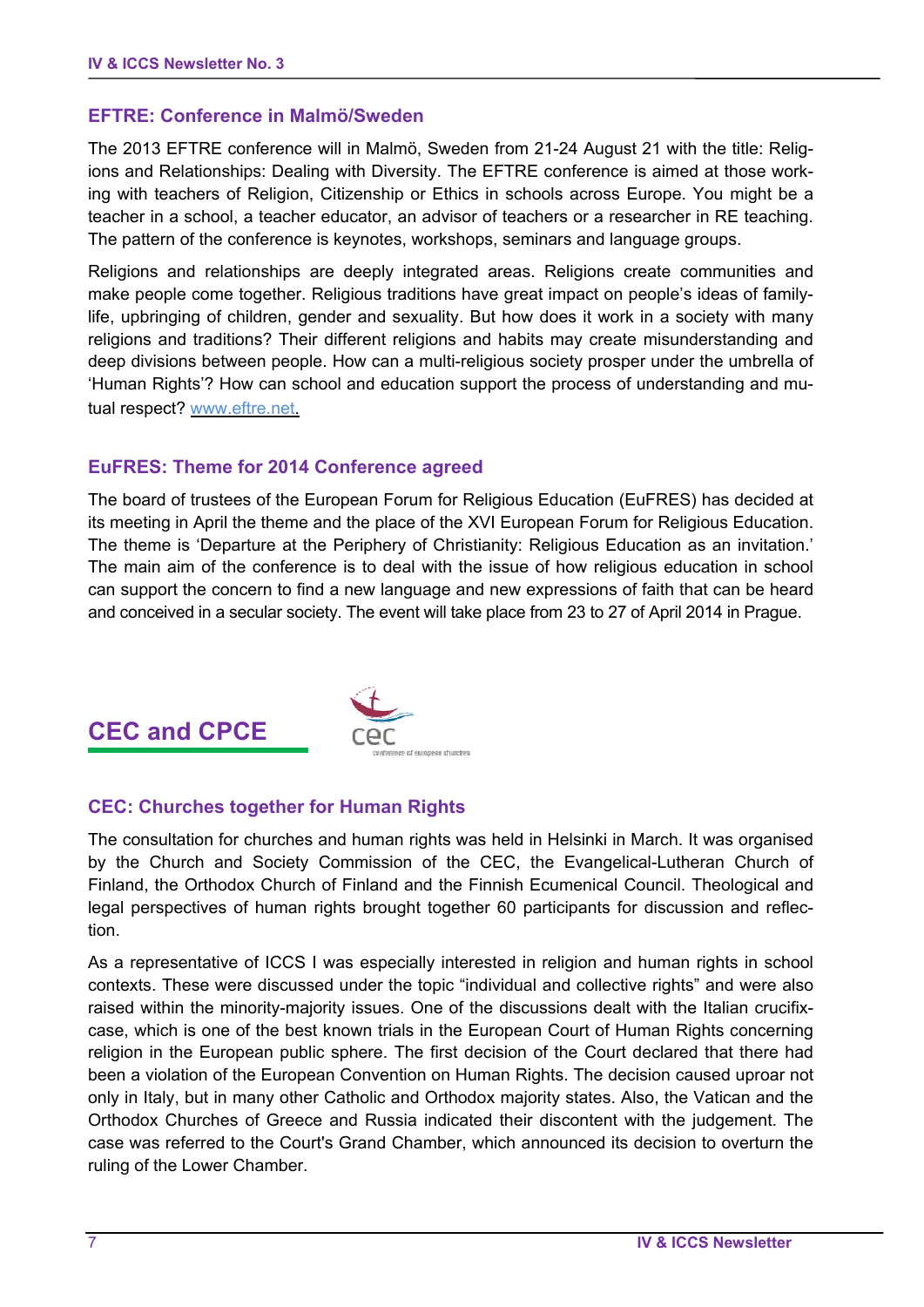The crucifix-case discussion in the consultation concentrated mainly on the juridical side of the case. My study of the case shows also that the legal aspect, with interpretations of subsidiarity and the Margin of Appreciation, dominates the academic interest and research of this case. However, it draws only a narrow picture of the debate around the crucifix in the Italian classrooms. Such approaches and discourses as national identity, secularism, church and state, democracy, religion, education and human rights are highly important in the arguments of the different people and institutions involved. (Kaarina Lyhykäinen, ICCS board member)

## **CEC: Commission on Church and Society deals with the European Year of Citizens 2013**

Representatives of ICCS & IV took part in the plenary of the Church and Society Commission of CEC in April in Brussels. The main theme was European Year of Citizens. Dr Peter Schreiner sat on a panel and introduced the work of the working group "Education" of CSC and the new publication: Education for Democratic Citizenship in the Context of Europe. Due to the coming reform of the structure of CEC, the mandate of the Commission will end with the general assembly of CEC in July.

#### **CEC: New organisation structure of CEC proposed**

Revision of structure and mandate will be the central issue of the 14th general assembly of the Conference of European Churches. It takes place from 3rd to 8th of July in Budapest. The theme of the conference is: "And now what are you waiting for? CEC and its Mission in a changing Europe". The assembly will decide on mission and mandate of CEV for the coming years. The delegates will discuss a report with proposals for a new strategic frame and a new organisation model (Uppsala report). It is a crucial point from the perspective of IV & ICCS that the existing structure of commissions will no longer exist and that also the status of "associated member" will be abolished. Members of CEC will be exclusively institutionalized churches and their representatives will meet in a small general assembly. A small board is planned as governing body and the post of a general secretary leading the only office then in Brussels. The report includes no concrete proposals for new working structures replacing the commissions. For the cooperation with associated members a "register of partner organisations" is proposed. It remains to be seen for ICCS & IV if offers of cooperation will come out of the new structure.

#### **CPCE: Education activities of CPCE**

A workshop for planning the agreed activities on education of CPCE took place on 25th of June in Erlangen. An item was to develop a concept of the planned "Forum Education", as an annual meeting of experts in the Protestant Academy of Tutzing.

Already in 2011 CPCE in cooperation with the Evangelical-Lutheran Church of Bavaria, the academy and the association bildung evangelisch in Europa (beE) organized a consultation. Also IV & ICCS were involved. The general assembly of CPCE - in September 2012 in Florence/Italy – has appreciated the proposal to establish a "Forum Education" and asked the newly elected Council of CPCE to make the next steps. The Council has agreed to make education a key issue for the working period up to the next general assembly (2017 or 2018) and asked Ms Dr Klára Tarr to coordinate the implementation. Now two projects are planned: The "Forum education" at the Protestant academy of Tutzing and a research project on "Education for the Future" of the regional study group Southeast Europe. Results of the workshop on 25th of June will be transferred to the Council for discussion and decision. ICCS is involved in these activities.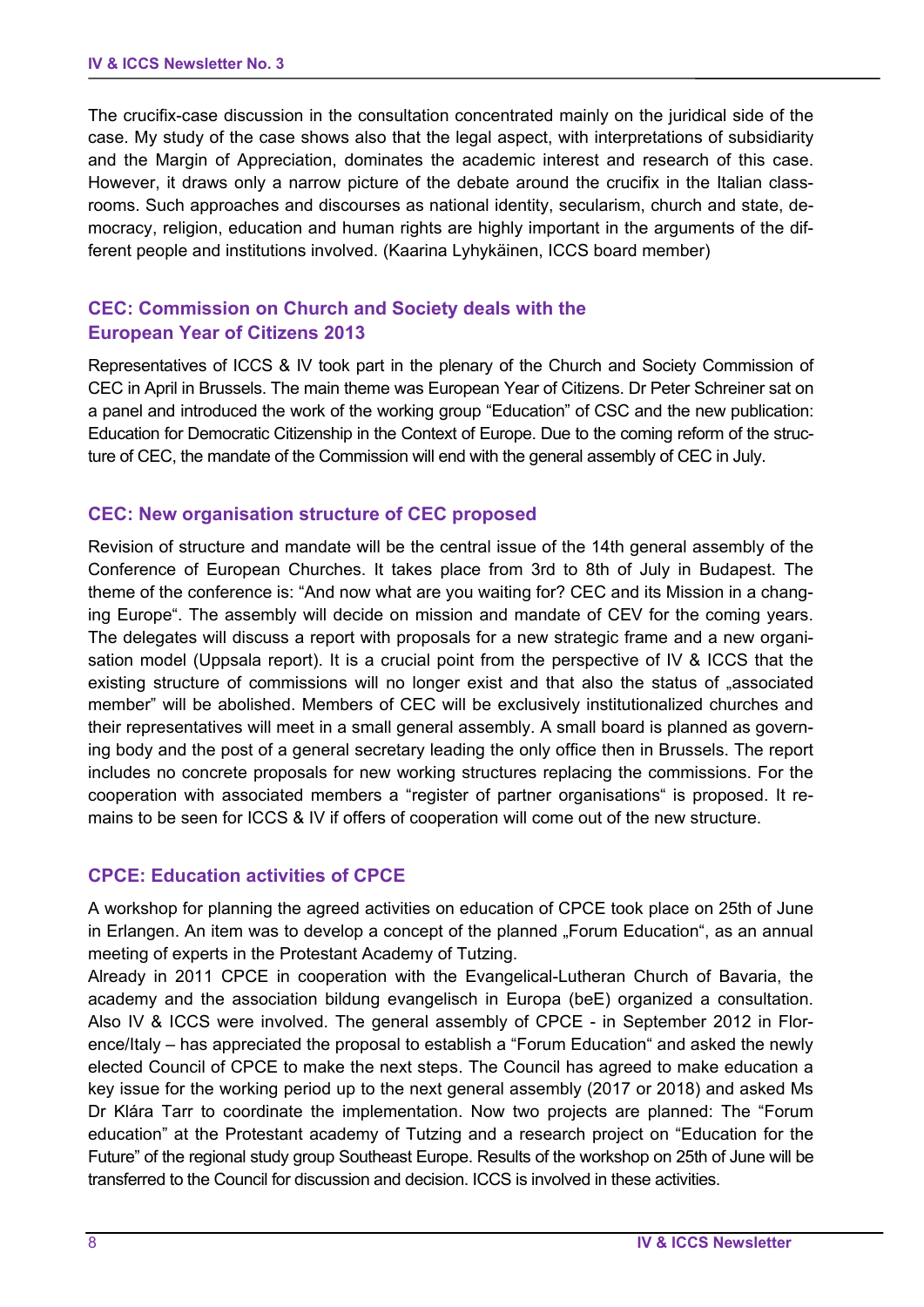# **Council of Europe (CoE) and European Union (EU)**



#### **CoE: Expert group and "Signpost Document"**

The expert group of the Council of Europe and the European Wergeland Centre gathered for another meeting on 27-28 May 2013 in Paris. It worked on the draft of a document called "Signposts: Teaching about Religions and non-religious Worldviews: Towards Policy and Practice in European States". The document's purpose is to take up the recommendation of the Council of Ministers on "Dimension of religious and non-religious convictions within intercultural education" CM/Rec(2008)12 and to propose measures and ideas on how to implement the recommendation with a national context. The document will contain about 50 pages and shall be available end of the year. Dr Peter Schreiner (ICCS) is a member of the expert group.

#### **CoE: European Minsters of Education on "Governance and Quality of education"**

The main focus of the meeting of the Ministers of Education from the 47 member states of the Council of Europe at the end of April in Helsinki was the issue of 'Governance and Quality education'. The final declaration

(http://www.coe.int/t/dg4/education/standingconf/Source/Reference\_textes/Final\_Declaration\_C onfMin april13 en.pdf) includes for main aims of education: (1) Preparation for sustainable employment; (2) preparation for life as active citizens in democratic societies; (3) personal development, (4) the development and maintenance, through teaching, learning and research, of a broad, advanced knowledge base. The declaration underlines that a common set of shared values, made up of human rights, are a prerequisite for achieving quality education and quality teaching. In a recommendation, already adopted in December 2012: CM/Rec(2012)13 "Governance and Quality education" (https://wcd.coe.int/ViewDoc.jsp?id=2014671&Site=CM) the ministers have emphasised the importance of private education provision as part of national education systems and on initiatives of lifelong learning which develops and updates individuals' competences and helps them to realize their full potential as citizens.

#### **EU: New EU Citizenship Report 2013**



The EU Commission has launched a new report in May 2013 on the situation of citizens, with the title: "EU Citizens: your rights your future". The Commission is putting forward twelve new actions in six key areas to remove further obstacles standing in the way of citizens' enjoyment of their EU rights. This includes the urging of Member States to make

full use of the current rules for allowing jobseekers to receive their unemployment benefits for up to six months while looking for a job in another Member State, clear regulations about traineeship and apprenticeship opportunities, to protect exploitation through unpaid work, and to remove obstacles faced by EU citizens and their family members who live in an EU country other than their own in relation to identity and residence documents and in recognition of road